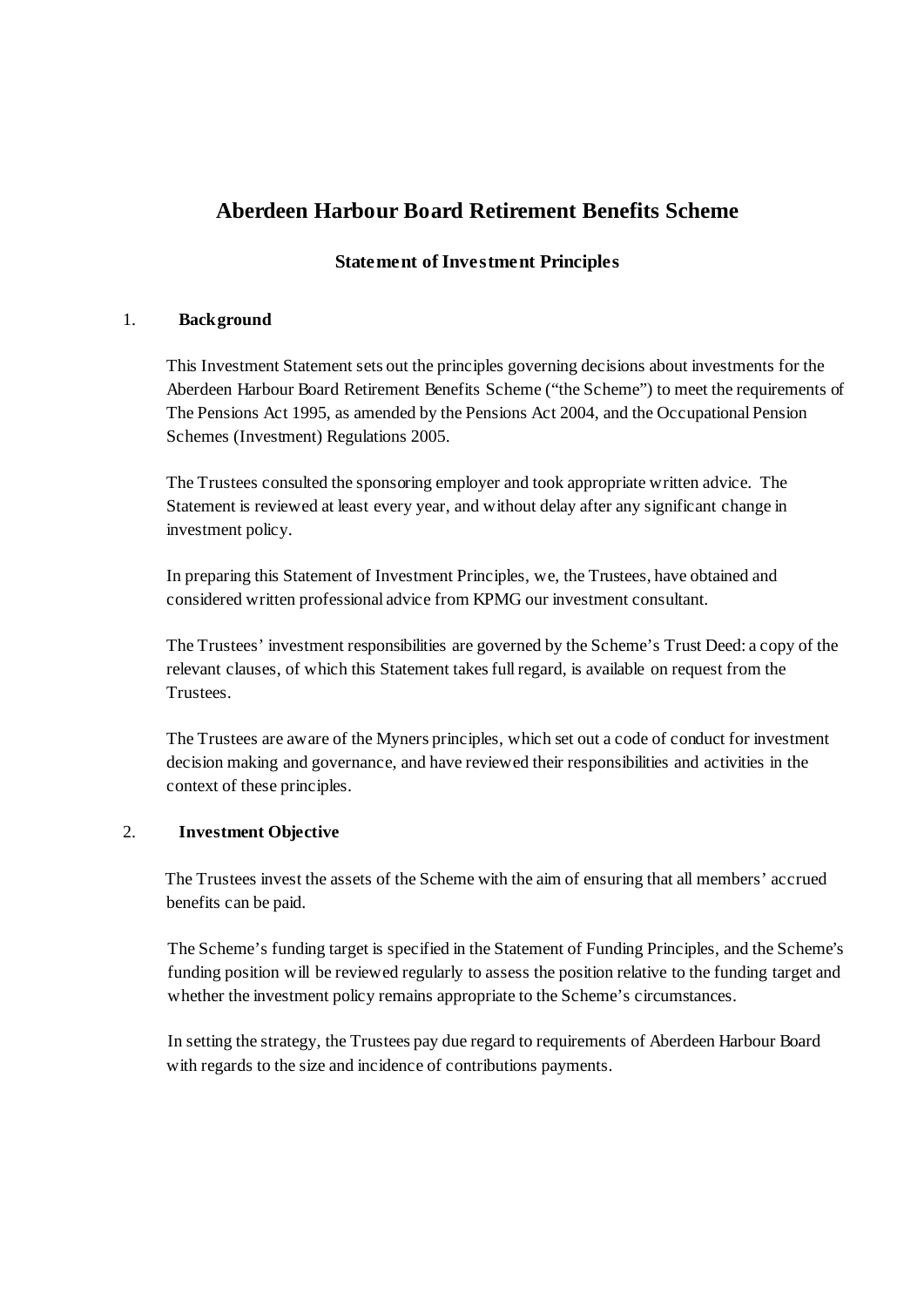#### 3. **Investment strategy**

The Trustees have taken professional advice from KPMG regarding setting the current investment strategy and manager structure. KPMG is qualified by their ability in and practical experience of financial matters, and have the appropriate knowledge and experience.

The investment strategy was derived from careful consideration of the nature and duration of the Scheme's liabilities, the risks of investing in the various asset classes, the implications of the strategy (under various scenarios) for the level of contributions required to fund the Scheme, and also the strength of the sponsor's covenant. The Trustees considered the merits of a range of asset classes, in agreeing the target strategy.

Following the completion of an investment strategy review, the Trustees appointed M&G Investment Management, and BlackRock Investment Management, Partners Group and Apollo Global Management to implement the agreed strategy. The overall strategic benchmark allocation and the managers' specific performance benchmarks and targets, are set out in the table below:

| Manager-<br><b>Asset</b><br><b>Class</b>      | Benchmark $(\% )$ | <b>Index</b>                                          | <b>Target</b>                                                                    |
|-----------------------------------------------|-------------------|-------------------------------------------------------|----------------------------------------------------------------------------------|
| <b>Black Rock -</b><br>Global Developed       |                   | <b>MSCI</b> World Net Total                           |                                                                                  |
| Equities                                      | 9.5               | Returns (GBP) Index                                   | Index tracking                                                                   |
| <b>Black Rock -</b>                           |                   | <b>MSCI</b> Emerging Markets                          |                                                                                  |
| <b>Emerging Market</b><br>Equities            | 2.5               | Index                                                 | Index tracking                                                                   |
| <b>Black Rock-</b>                            |                   |                                                       | $+4.0\%$ to 6.0%                                                                 |
| Diversified Credit                            | 12.5              | 3 month LIBOR                                         | p.a. (net of fees)                                                               |
| $M\&G -$                                      |                   | 3 month LIBOR                                         | $+3.0\%$ to 5.0%<br>p.a. (gross of                                               |
| Diversified Credit                            | 12.5              |                                                       | fees)                                                                            |
| <b>Black Rock -</b><br>Long Lease<br>Property | 10.0              | <b>IPD Long Income Property</b><br><b>Funds Index</b> | To deliver a<br>distribution yield<br>of 5.0% p.a.<br>across the market<br>cycle |
| <b>Partners Group-</b><br>Direct Lending      | 10.0              | 3 month LIBOR                                         | $+4.0\%$ p.a. (net of<br>fees)                                                   |
| $\bf Apollo-$<br>Semi-Liquid Credit           | 10.0              | 3 month LIBOR                                         | $+5.3\%$ p.a. (net of<br>fees)                                                   |
| <b>Black Rock -</b>                           | 33.0              | Liability benchmark based                             | n/a                                                                              |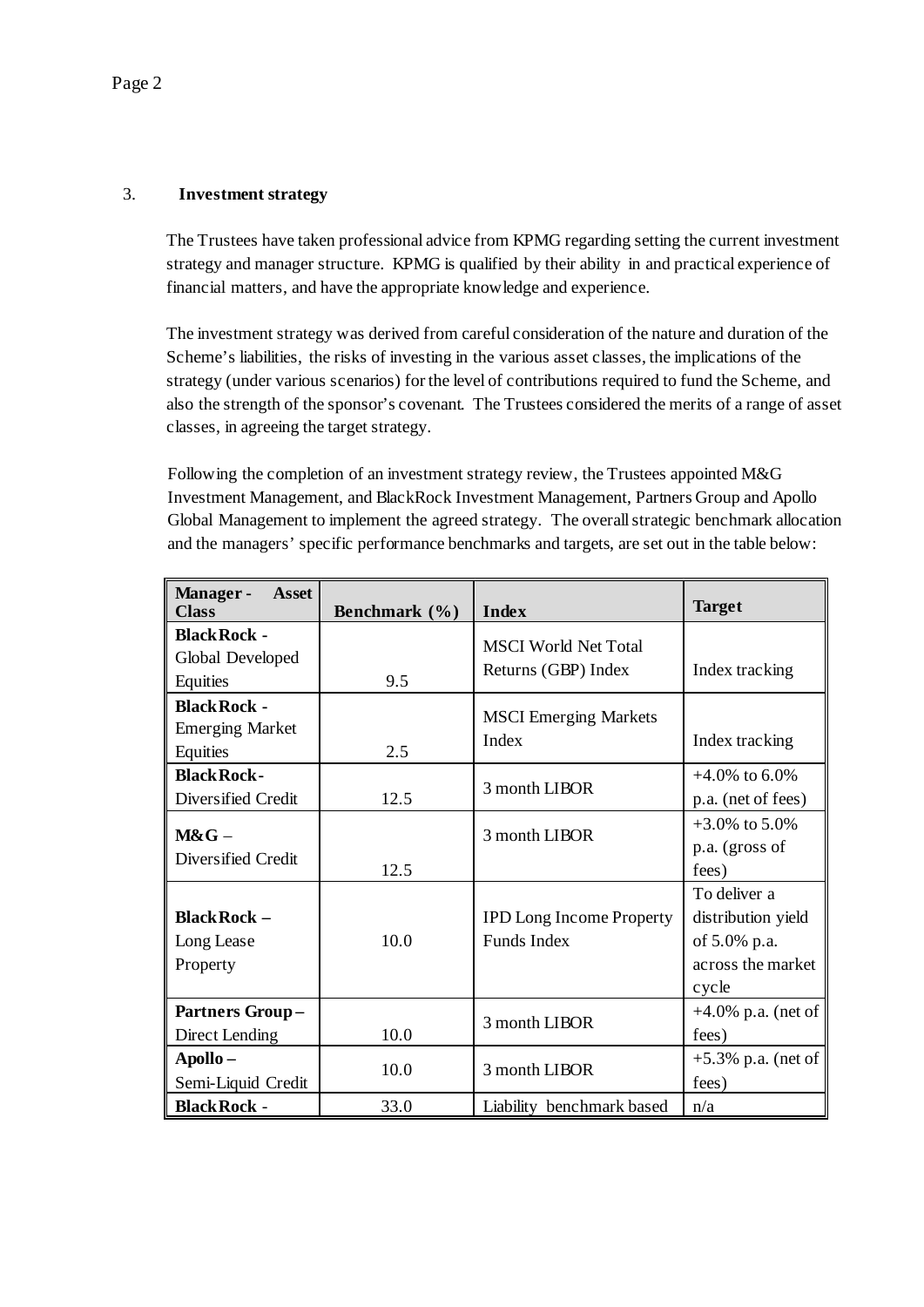| Liability Driven  |     | on Scheme cashflows |  |
|-------------------|-----|---------------------|--|
| Investment        |     |                     |  |
| ║<br><b>Total</b> | 100 |                     |  |

The Trustees are satisfied that the mandates awarded mean that sufficient assets will be realisable to provide cash to meet payments by the Scheme.

All decisions about the day-to-day management of the assets have been delegated to the investment managers (noted above) via a written agreement. This delegation includes decisions about:

The realisation of investments;

• Social, environmental and ethical considerations in the selection, retention and realisation of investments; and

The exercise of rights (including voting rights) attaching to the investments.

The day to day activities which the investment managers carry out are governed by agreements with the Trustees, which are reviewed from time to time to ensure that these remain appropriate.

The Trustees employ investment managers regulated by the Financial Conduct Authority ("FCA") with whom day to day responsibility for the investment of the Scheme's assets rests.

A summary of the policies the Trustees' have in place in relation to the investment management arrangements for the Scheme are summarised in Appendix A.

A summary of the investment manager charges is given in Appendix B. and a summary of the Scheme's cash flow policy is as stated in Appendix C.

The Trustees operate a bank account for daily cash flow needs. The Trustees also invest on members' behalf voluntary contributions in insurance contracts as reviewed from time to time.

#### 4. **The Trustees' Policy with Regard to Risk**

The Trustees recognise that the investment strategy is subject to risk, in particular the risk of a mismatch between the performance of the assets and the calculated value of the liabilities. This risk is monitored by assessing the funding position and the characteristics of the assets and liabilities. The risk is managed by investing in assets which are expected to perform in excess of the liabilities over the long term, and also by investing in a suitably diversified portfolio of assets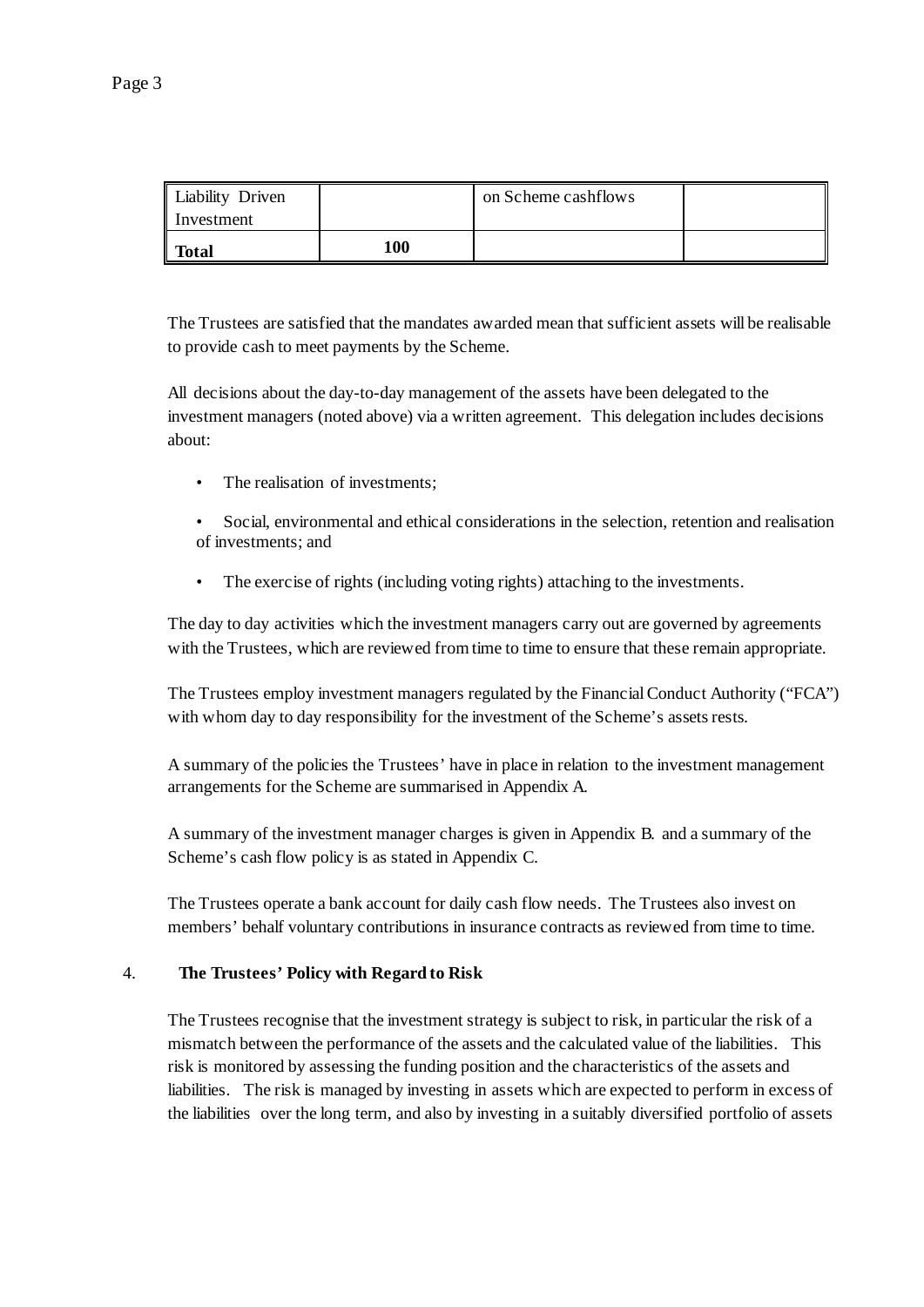with the aim of minimising (as far as possible) volatility relative to the liabilities. The assets of the Scheme consist predominantly of investments admitted to trading on regulated markets.

Further information on the risks, financially material considerations and non-financial matters that have been considered when deciding on the Scheme's investment strategy are set out in Appendix D.

#### 5. **Environmental, socially Responsible Investment and Corporate Governance**

The Trustees recognise that social, environmental and governance ("ESG") considerations are among the factors which investment managers will take into account, where relevant, when selecting investments for purchase, retention or sale. The managers have been delegated by the Trustees to act accordingly in this respect

The Trustee's investment managers provide annual reports on how they have engaged with issuers regarding ESG considerations. The Trustees also receive information from their investment advisers on the investment manager's approach to engagement. In the case where managers have not acted in accordance with their policies and frameworks or if the manager's policies are not in line with the Trustees' policies with regards to ESG factors, there is scope for further monitoring and engagement by the Trustees beyond the annual reports and regular updates.

#### 6. **Employer-related investments**

The Trustees' policy is not to hold any employer-related investments as defined in the Pensions Act 1995 and the Occupational Pension Schemes (Investment) Regulations 2005, except where the Scheme invests in pooled vehicles that may hold employer-related investments, in which case the total exposure to employer-related investments will not exceed 5% of the Scheme's value.

#### 7. **Direct investments**

Direct investments, as distinguished by the Pensions Act 1995, are products purchased without delegation to a fund manager through a written contract. When selecting and reviewing any direct investments, the Trustees will obtain appropriate written advice from their investment advisers.

#### 8. **Governance**

The Trustees of the Scheme make all major strategic decisions including, but not limited to, the Scheme's asset allocation and the appointment and termination of fund managers.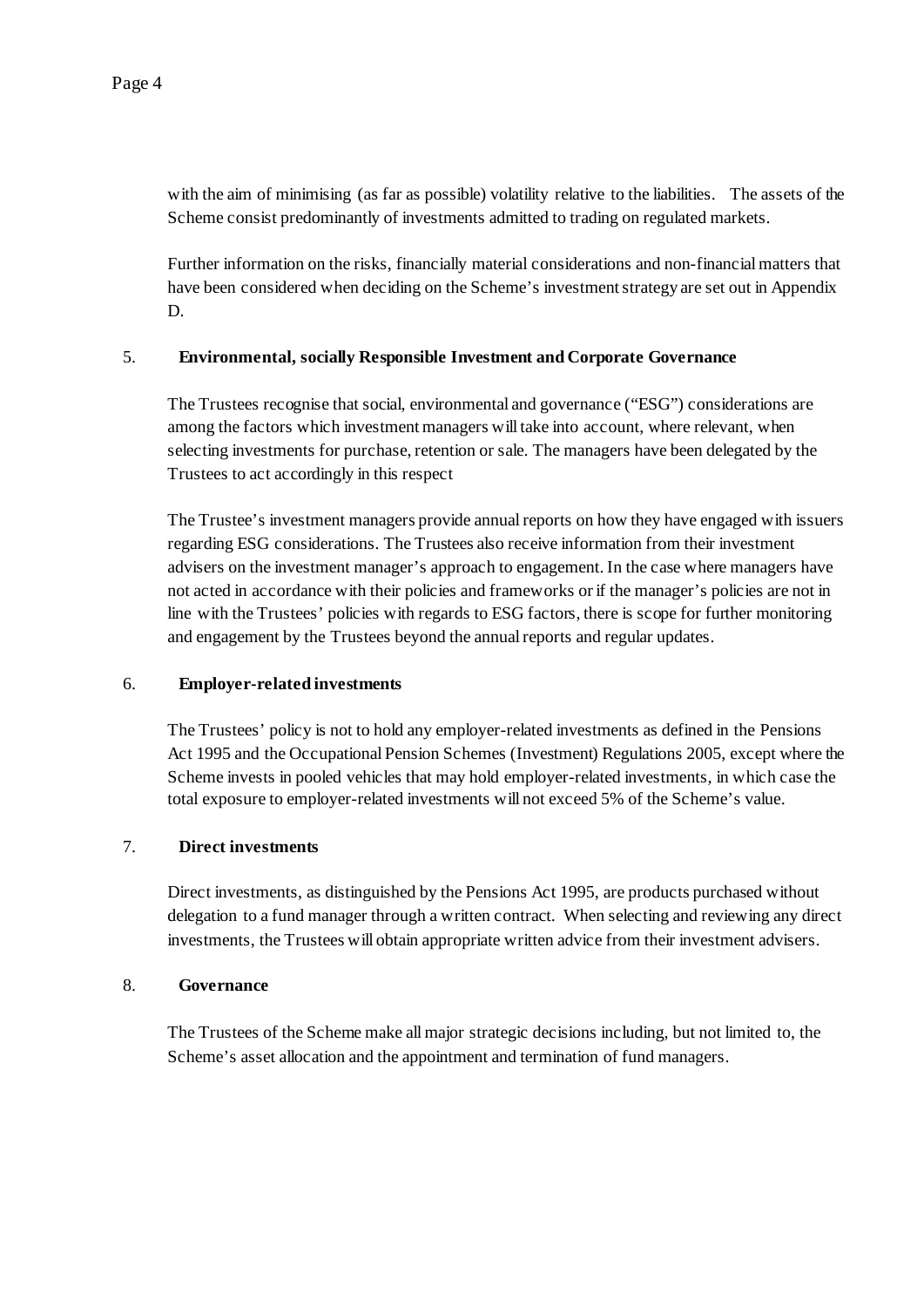When making such decisions, and when appropriate, the Trustees take proper written advice. The Trustees' investment advisers, KPMG, are qualified by their ability in and practical experience of financial matters, and have the appropriate knowledge and experience. The investment adviser's remuneration may be a fixed fee or based on time worked, as negotiated by the Trustees in the interests of obtaining best value for the Scheme.

#### 9. **Compliance with this Statement**

The Trustees and the investment managers (all of whom have been appointed by the Trustees) each have duties to perform to ensure compliance with this Statement. These are:

**The Trustees**, will review this Statement every year and will record compliance with it. The Trustees will take advice from and consult with such persons as they consider appropriate in this.

**The investment managers**, will prepare regular reports for the Trustees including:

- valuation of all investments held for the Scheme
- records of all transactions together with a cash reconciliation
- a review of recent actions (if any) undertaken on behalf of the Scheme together with their policies, and how they have engaged with issuers, regarding ESG considerations.

**......................................................**

**For and on behalf of The Trustees of the Aberdeen Harbour Board Retirement Benefits Scheme**

1st Draft June 2000 Revised September 2002 Revised January 2006 Revised March 2008 Revised August 2013Revised March 2015 Revised August 2019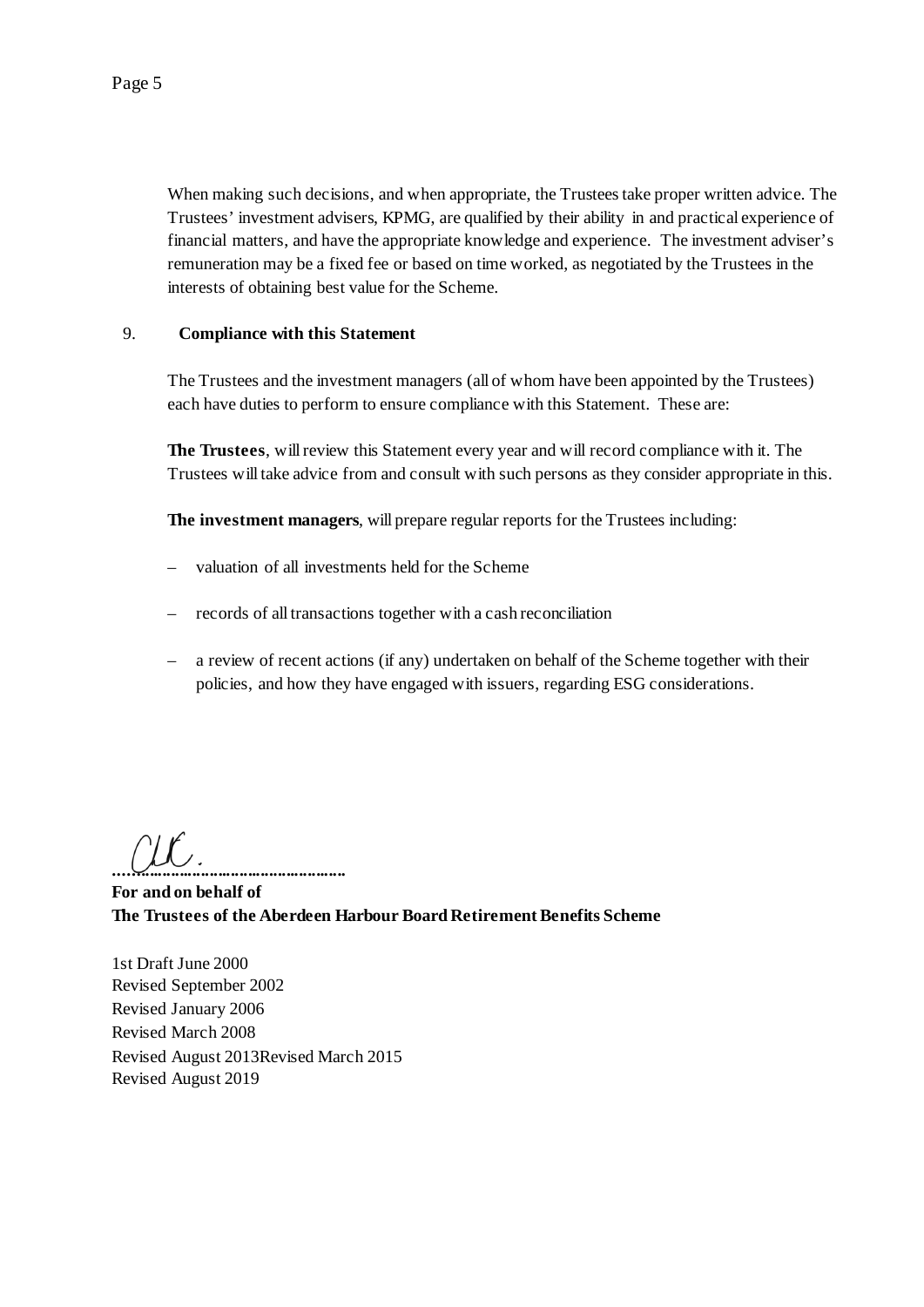#### **Appendix A – Risks, Financially Material Considerations and Non-Financial matters**

A non-exhaustive list of risks and financially material considerations that the Trustees have considered and sought to manage is shown below.

The Trustees of the Scheme seek to adopt an integrated risk management approach. The three key risks associated in this framework and how they are managed are stated below:

| <b>Risks</b> | <b>Definition</b>                                                                                                                   | <b>Policy</b>  |                                                                                                                                                                                                                                                                                                            |
|--------------|-------------------------------------------------------------------------------------------------------------------------------------|----------------|------------------------------------------------------------------------------------------------------------------------------------------------------------------------------------------------------------------------------------------------------------------------------------------------------------|
| Investment   | The risk that the Scheme's<br>position deteriorates due to the<br>assets underperforming.                                           | $\bullet$      | Selecting an investment objective<br>that is achievable and is consistent<br>with the Scheme's funding basis and<br>the sponsoring employer's covenant<br>strength.<br>Investing in a diversified portfolio of<br>assets.                                                                                  |
| Funding      | The extent to which there are<br>insufficient Scheme assets<br>available to cover ongoing and<br>future liability cash flows.       | $\bullet$<br>٠ | Funding risk is considered as part of<br>the investment strategy review and<br>the actuarial valuation.<br>The Scheme's Trustees will agree an<br>appropriate basis in conjunction with<br>the investment strategy to ensure an<br>appropriate journey plan is agreed to<br>manage funding risk over time. |
| Covenant     | The risk that the sponsoring<br>employer becomes unable to<br>continue providing the<br>required financial support to<br>the Scheme | ٠              | When developing the Scheme's<br>investment and funding objectives,<br>the Scheme's Trustees take account<br>of the strength of the covenant<br>ensuring the level of risk the Scheme<br>is exposed to is at an appropriate<br>level for the covenant to support.                                           |

The Scheme is exposed to a number of underlying risks relating to its investment strategy. These are summarised below:

| <b>Risk</b>        | Definition                    | Policy                                          |
|--------------------|-------------------------------|-------------------------------------------------|
| Interest rates and | The risk of mismatch between  | To hedge 80% of these risks on a Gilts flat     |
| inflation          | the value of the Scheme's     | liability basis.                                |
|                    | assets and present value of   |                                                 |
|                    | liabilities from changes in   |                                                 |
|                    | interest rates and inflation  |                                                 |
|                    | expectations.                 |                                                 |
| Liquidity          | Difficulties in raising       | To maintain a sufficient allocation to liquid   |
|                    | sufficient cash when required | assets so that there is a prudent buffer to pay |
|                    | without adversely impacting   | members benefits as they fall due (including    |
|                    | the fair market value of the  | transfer values) and provide collateral to the  |
|                    | investment.                   | LDI manager.                                    |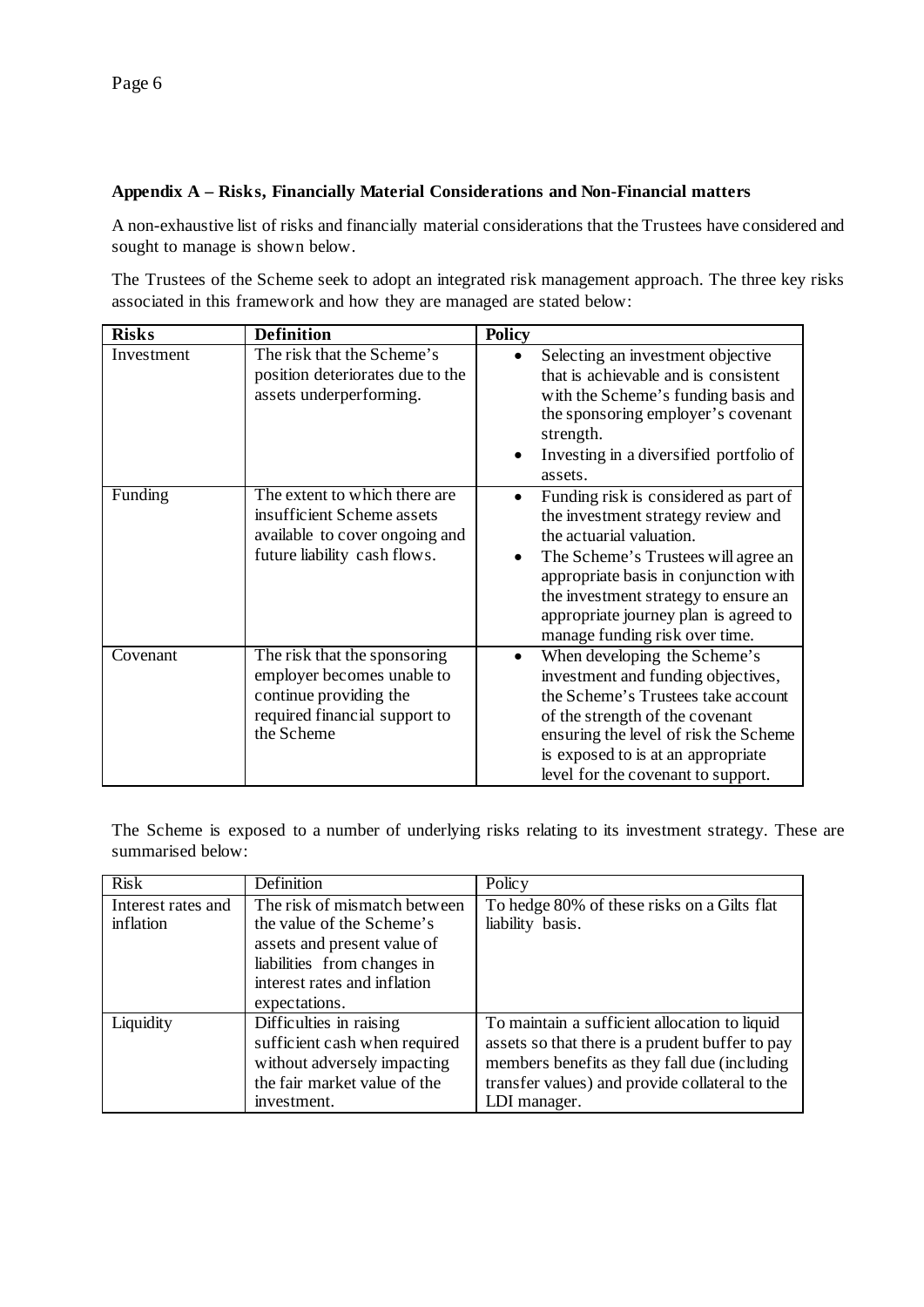| Market                                     | Experiencing losses due to<br>factors that affect the overall                                                                                                                       | To remain appropriately diversified and<br>hedge away any unrewarded risks, where                                                                                                                                                                                                                                                                                                                                                                         |
|--------------------------------------------|-------------------------------------------------------------------------------------------------------------------------------------------------------------------------------------|-----------------------------------------------------------------------------------------------------------------------------------------------------------------------------------------------------------------------------------------------------------------------------------------------------------------------------------------------------------------------------------------------------------------------------------------------------------|
|                                            | performance of the financial<br>markets.                                                                                                                                            | practicable.                                                                                                                                                                                                                                                                                                                                                                                                                                              |
| Credit                                     | Default on payments due as<br>part of a financial security<br>contract.                                                                                                             | To diversify this risk by investing in a range<br>of credit markets across different<br>geographies and sectors.<br>To appoint investment managers who<br>actively manage this risk by seeking to<br>invest only in debt securities where the yield<br>available sufficiently compensates the<br>Scheme's investors for the risk of default.                                                                                                              |
| Environmental,<br>Social and<br>Governance | Exposure to Environmental,<br>Social and Governance factors,<br>including but not limited to<br>climate change, which can<br>impact the performance of the<br>Scheme's investments. | To appoint managers who satisfy the<br>following criteria, unless there is a good<br>reason why the manager does not satisfy<br>each criteria:<br>1. Responsible Investment ('RI') Policy /<br>Framework<br>2. Implemented via Investment Process<br>3. A track record of using engagement and<br>any voting rights to manage ESG factors<br>4. ESG specific reporting<br>5. UN PRI Signatory<br>The Trustees monitor the mangers on an<br>ongoing basis. |
| Currency                                   | The potential for adverse<br>currency movements to have<br>an impact on the Scheme's<br>investments.                                                                                | Allow the Scheme's active managers who<br>invest in overseas securities the flexibility to<br>hedge overseas currency exposure to manage<br>risk.                                                                                                                                                                                                                                                                                                         |
| Non-financial                              | Any factor that is not<br>expected to have a financial<br>impact on the Scheme's<br>investments.                                                                                    | Non-financial matters are not taken into<br>account in the selection, retention or<br>realisation of investments.                                                                                                                                                                                                                                                                                                                                         |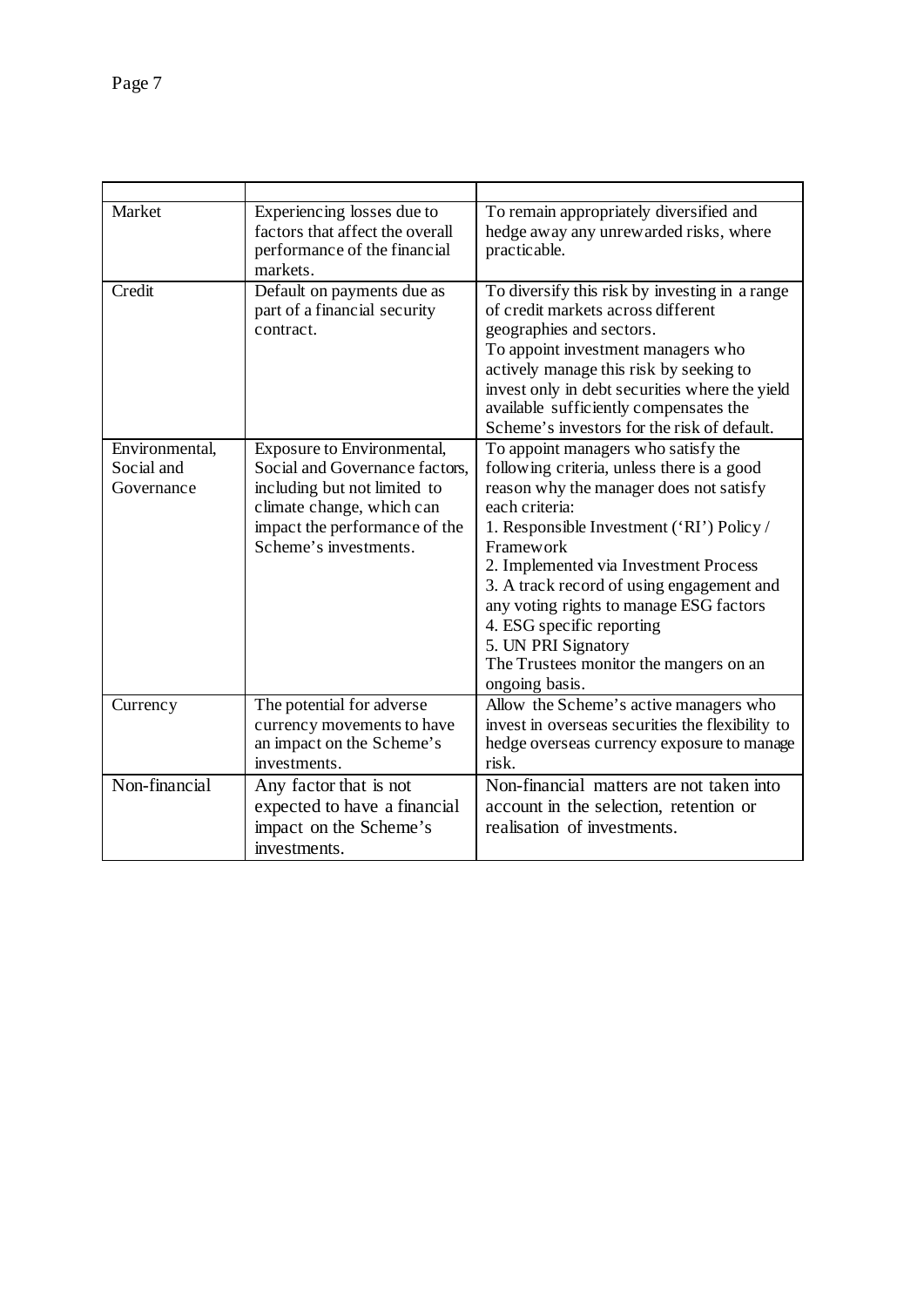# **Appendix B – Investment Management Charges**

| <b>Manager</b>        | Fee Scale (% p.a.)                          |                                          |
|-----------------------|---------------------------------------------|------------------------------------------|
| <b>BlackRock</b>      | Aquila Life MSCI World Index Fund           | Tired, c. 0.18% at August 2019           |
|                       | <b>Emerging Market Index Sub Fund</b>       | $0.32\%$                                 |
|                       | Fixed income Global Opportunities Fund      | 0.48%                                    |
|                       | Long Lease Property Fund                    | $0.40\%$                                 |
|                       | LDI Mandate                                 | ILG:0.07%                                |
|                       |                                             | LDI funds: Tired, $c. 0.25\%$ at         |
|                       |                                             | August 2019                              |
|                       |                                             | Blended fee at August 2019: c.           |
|                       |                                             | 0.20%                                    |
| $M \& G$              | Alpha Opportunities Fund                    | $0.50\%$                                 |
| <b>Partners Group</b> | <b>Private Market Credit Solutions 2018</b> | $0.80\%$ p.a. $+8\%$ of profits, subject |
|                       |                                             | to a 4% preferred return p.a. (with      |
|                       |                                             | catch up)                                |
| Apollo                | <b>Total Return Fund</b>                    | 0.68%                                    |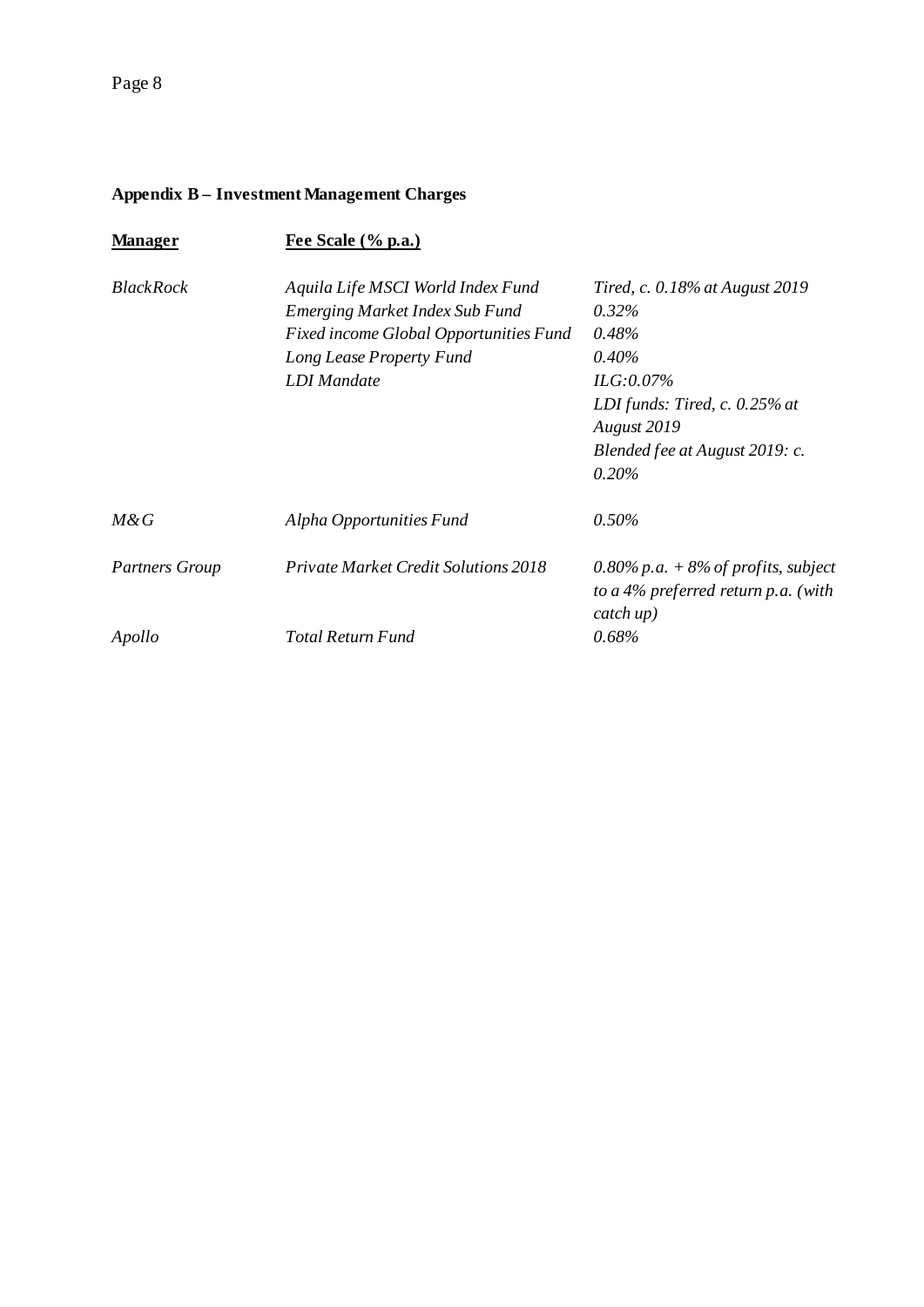#### **Appendix C - Cash Flow Policy**

- The distributions are taken from the M&G Alpha Opportunities Fund on a quarterly basis in order to help meet the cashflow requirements.
- Any additional cash requirements are sourced by disinvestments from BlackRock. The BlackRock funds are a single priced and there is no spread cost incurred for disinvestments.
- The Trustees will monitor the Scheme's asset allocation position on a regular basis and seek to disinvest from other mandates to rebalance the assets if required.